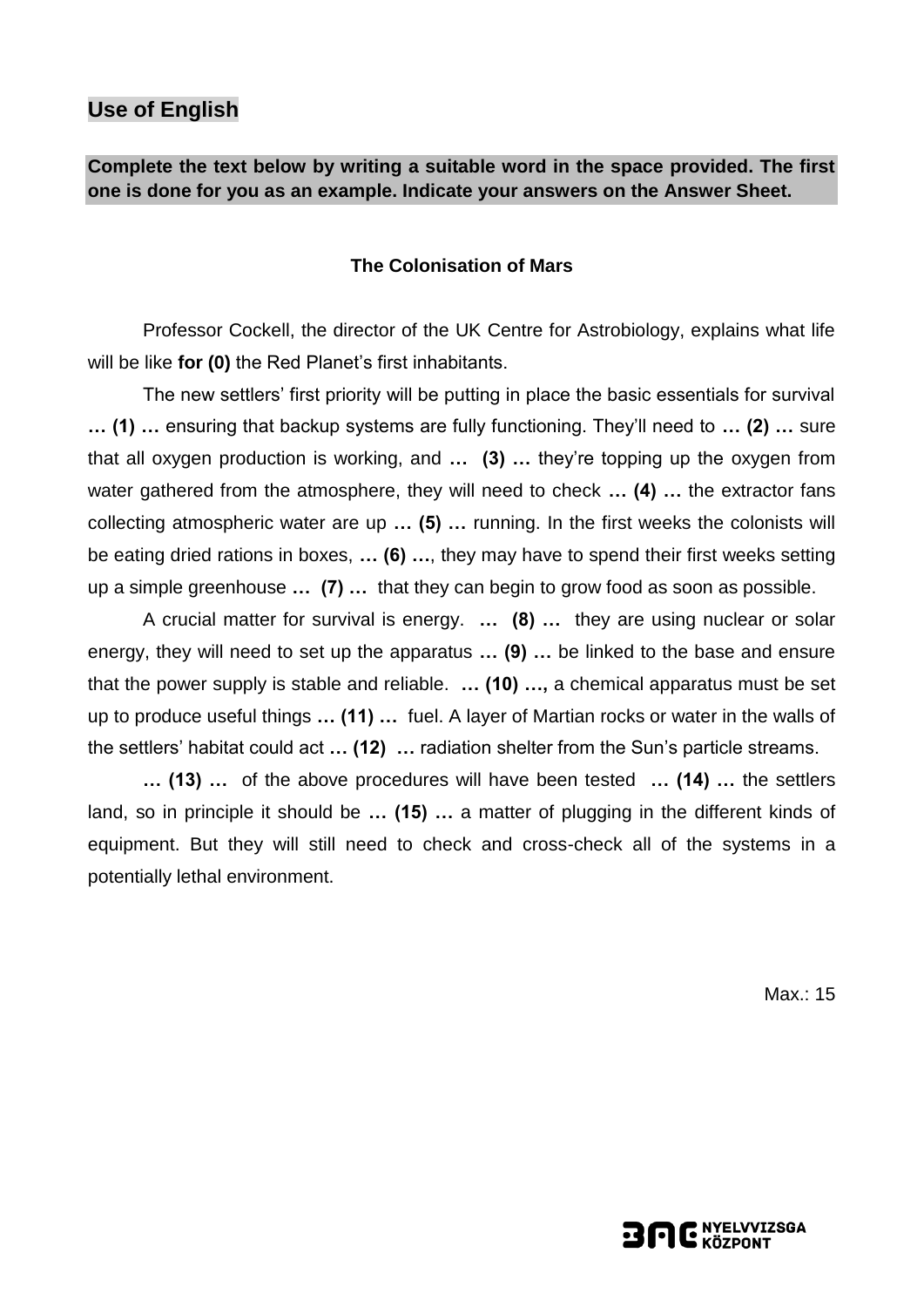**Part 1**

**Read the article below from which 10 sentences have been removed. Match the list of sentences (A-M) with the gaps (1–10) and decide where they fit. Indicate your answers on the Answer Sheet. Remember there are** *three extra sentences you do not need to use***.**

### **Going underground**

At first glance, geothermal energy seems almost too good to be true. It's clean, inexhaustible, and unlike other forms of renewable sources of energy which are intermittent, provides predictable 24-hour power and you can get it just about anywhere. These benefits, in combination with growing electricity use worldwide, concerns about limited supplies of fossil fuels, and efforts to reduce  $CO<sub>2</sub>$  emissions and prevent climate change, have prompted governments and investors to pour money into this emerging technology.

There's a snag, however. Outside of geologically blessed places, where volcanically active rocks are close to the surface, the Earth's heat is locked away under several kilometers of rock. **… (1) …** And the world is beginning to realize the potential of geothermal energy.

The key to tapping this resource is a relatively recent technology called enhanced geothermal systems (EGS), which can create a geothermal hotspot pretty much anywhere. The process involves fracturing hot rocks, then injecting cold water, which heats up as it circulates through the cracks and pathways of the reservoir. It is then pumped back to surface and passed through a heat exchanger, a secondary working fluid with a lower boiling point. **… (2) …** However, the cost of finding and tapping geothermal energy remain high.

Drilling, in particular, is costly. **… (3) …** But a lack of survey data means that these places are hard to find. What they are mostly doing now is blind drilling where hot water is coming out of the ground.

In fact, rocks at the necessary temperatures of between 150 and 250ºC are often 3 kilometers down or more. **… (4) …** So, California-based Potter Drilling is developing a hydrothermal drill to try to change that equation.

The team has designed a system that replaces conventional drill bits with a high-pressure jet of steam at 800ºC. **… (5) …** That means longer uninterrupted drilling times. Moreover, fewer delays and significant savings can be achieved. **… (6) …** If these savings can be realized, EGS would become viable basically everywhere.

Not everyone is convinced, however. The wells are more expensive than oil and gas wells because the product operators are getting out isn't very valuable until they get a lot of it, and all at once. **… (7) …**

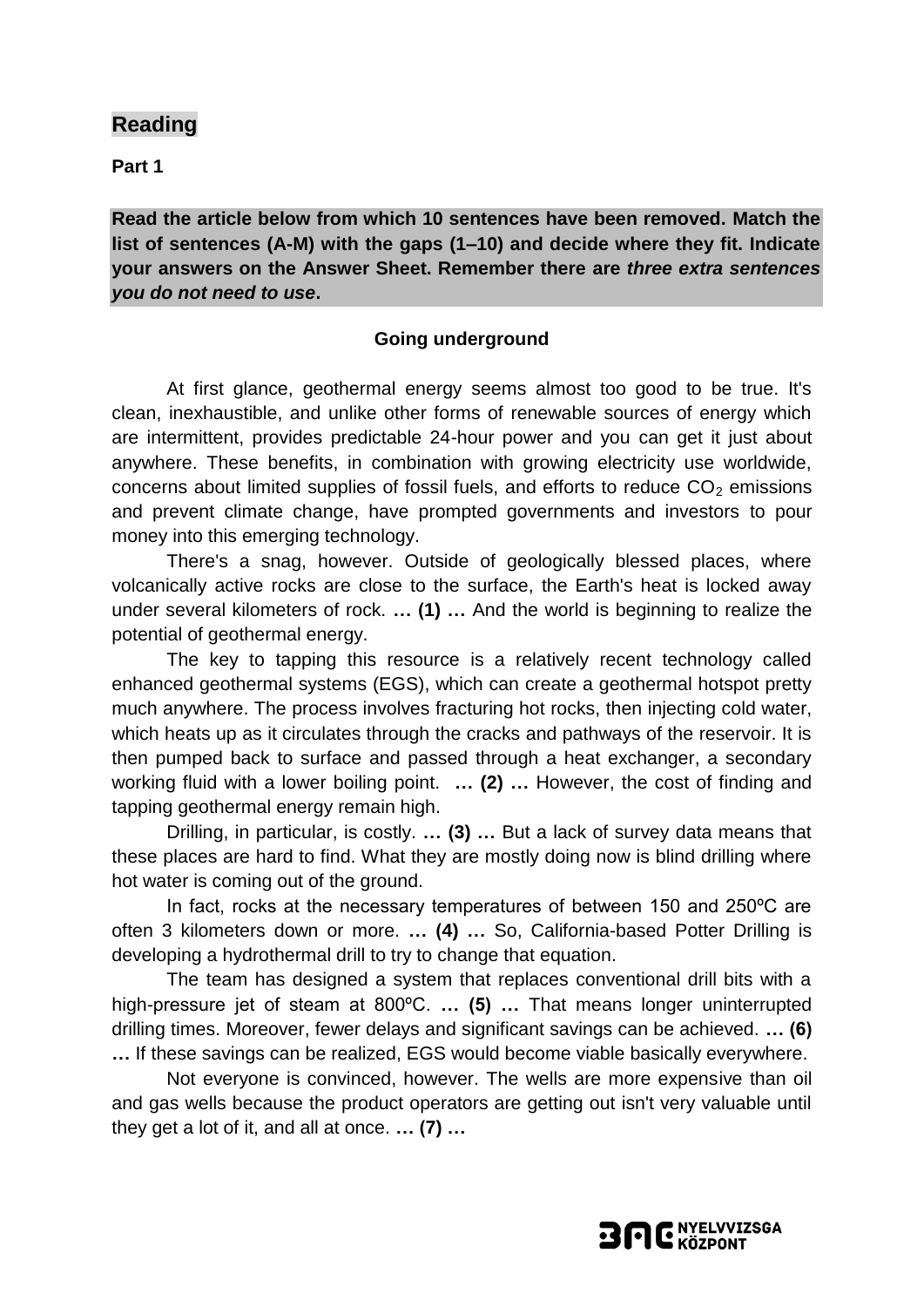There are other ideas to make EGS projects more efficient. One is to replace the water sent through an EGS reservoir with "supercritical"  $CO<sub>2</sub> - CO<sub>2</sub>$  at a temperature and pressure high enough to give it the properties of both gas and liquid. CO<sub>2</sub> becomes sequestered in the rock in the process. ... (8) ...

As well as financial considerations, there are practical obstacles to overcome before EGS is ready to go mainstream. For a start, injecting fluid into hot, dry rocks occasionally triggers earthquakes, which needs further investigations.

**… (9) …** Over half of the country's energy comes from geothermal sources. They are currently drilling into a reservoir of water which has been heated to 450ºC by a magma chamber below and is in a supercritical state. They say it's tricky stuff to handle as they can cause dangerous and expensive blow-outs, but they think, the risk may well be worth it, though. If they can tame the fluid, the wells could each produce an order of magnitude more power than a conventional geothermal borehole. **… (10) …** These "geopressured" reservoirs could yield not only heat from the fluid itself, but also chemical energy from the dissolved natural gas, and hydraulic energy from the extreme pressure.

- **A.** Clearly, it is more cost-effective to drill where hot rocks are shallowest.
- **B.** The development would increase heat outputs because supercritical  $CO<sub>2</sub>$  can move faster and more easily through the system than water.
- **C.** Like other forms of renewable energy, geothermal power produces little or no  $CO<sub>2</sub>$ .
- **D.** There is no solid cutting edge, so there is very little wear on the equipment.
- **E.** Now, though, new developments are making these depths easier and more costeffective to reach.
- **F.** The prices of the steel and cement used in well casings are soaring.
- **G.** The steady, predictable baseload electricity geothermal power can provide all day and night makes it particularly appealing to utilities.
- **H.** In Iceland, by contrast, the viability of geothermal energy isn't a problem.
- **I.** The vapour from the fluid drives a turbine, generating electricity.
- **J.** The deeper we go, the more expensive it gets.
- **K.** There's still a way to go, but EGS could be the 'killer app' of the energy world.
- **L.** Similarly explosive geothermal conditions can be found in underground reservoirs where gas-saturated liquids are trapped in deep sedimentary formations.
- **M.** Reaching the same depth using the new drill could be up to an order of magnitude cheaper.

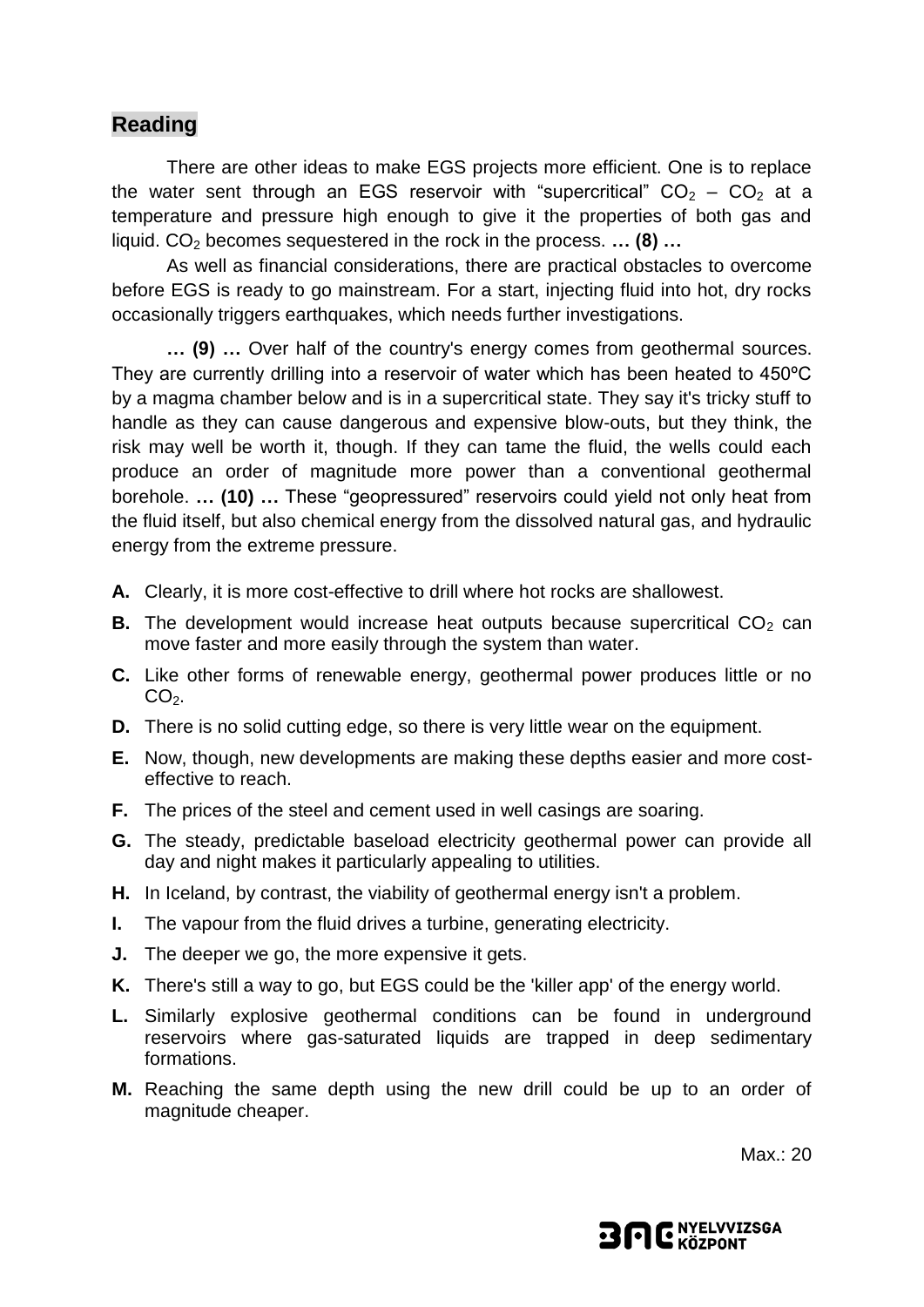**Part 2**

#### **Read the text below and answer the questions in English. Give short answers. Indicate your answers on the Answer Sheet.**

#### **Get Deep in the Game**

After years of hype, the moment of truth will arrive this week, when a virtual reality headset of a small company called Oculus, the Oculus Rift, launches – along with a few dozen games that aim to kick-start the VR gaming revolution.

Few technologies have been so hotly anticipated. But what will people make of them? The success of VR rests on the types of experiences it will offer. Many are versions of existing games that have been adapted to VR. But it is the games developed specifically for VR that could change the way we play. Games in VR give you a whole new mental and physical attachment to the fictional world. As well as the headset, VR games often make use of controllers that track your movements. These let you treat a controller as a gun – pointing it to aim as you would a real one – or a rope that you have to grip to climb a rock face, or a basketball you have to slam dunk. Motion controllers themselves are not new, but their greater sensitivity combined with the full immersion of a headset that covers your eyes and ears leads to extremely vivid experiences.

It sounds obvious, but what virtual reality lets us do is make the virtual a reality. You are present more than with any other medium. It has your full attention.

But a big challenge facing the VR industry is describing what that is like to those who have not tried it. It is almost impossible to convey the experience through any medium other than VR. "We have to get you in the virtual world with the headset on your face before you believe us that it's amazing," say developers.

Game makers have had to overcome more practical issues too. One is how to give players a sense of freedom and movement when playing in their living room. Tripping over furniture and bumping into walls is one reality while you are saving the world in another can quickly break the spell. A wireframe showing where the edges of a room are can be superimposed over the virtual world to stop you hurting yourself. But most games also give you reasons not to move around too much.

In other games, players stand in one spot and move around in the game by teleporting. This also partly addresses the problem of motion sickness that many people experienced with VR software. Games have several other tricks to deal with this too, by creating less conflict between what you see in the virtual world and what you feel in the real one.

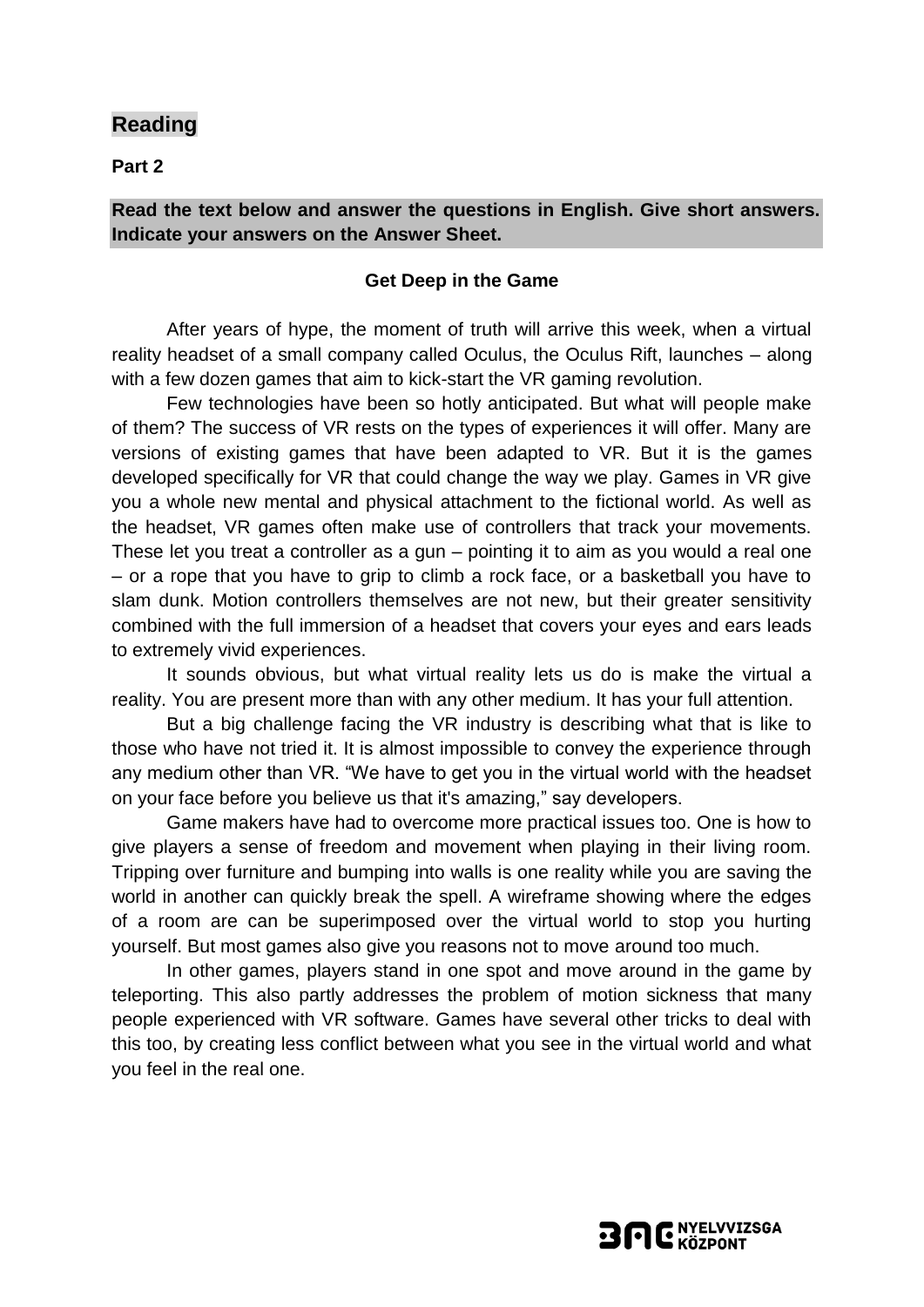Even standing still, there is a lot of opportunity for visceral action. In a horror game in which you must survive an onslaught from hordes of monsters, the experience is so realistic that players reflexively step backwards when confronted, turn away and shield their face when hit, or lash out with their hands in defence. A handful of players have stopped playing because it is too frightening.

Although nascent, the potential of consumer VR is clear. The best experiences do not simply try to adapt the conventions of screen-based media. By separating us from the physical constraints of one reality, VR experiences could ultimately give us fresh ways of conceptualising things. We are about to leap into virtual reality worlds for the purpose of both education and entertainment, and gaming is about to become an even more of a mainstream hobby than it already is.

- **1.** In what way are games adapted to VR different from their current versions?
- **2.** In what respect is VR a "paradigm shift" in the games industry?
- **3.** How has the use of motion controllers changed in games developed to kick-start the VR revolution?
- **4.** In addition to the new type of motion controllers what helps create a more realistic virtual environment?
- **5.** What makes the players think that the virtual is a reality?
- **6.** What difficulty does the VR industry have to overcome in terms of promotion?
- **7.** How do game makers try to prevent players from moving too much and hurting themselves? (a, b)
- **8.** What do people often feel due to the conflict between the real world and the virtual one they are in?
- **9.** Give two examples to prove that the experiences offered by the games developed for VR are extremely realistic. (a, b)
- **10.** What potentiality do VR enthusiasts and developers see in this entirely new game medium?

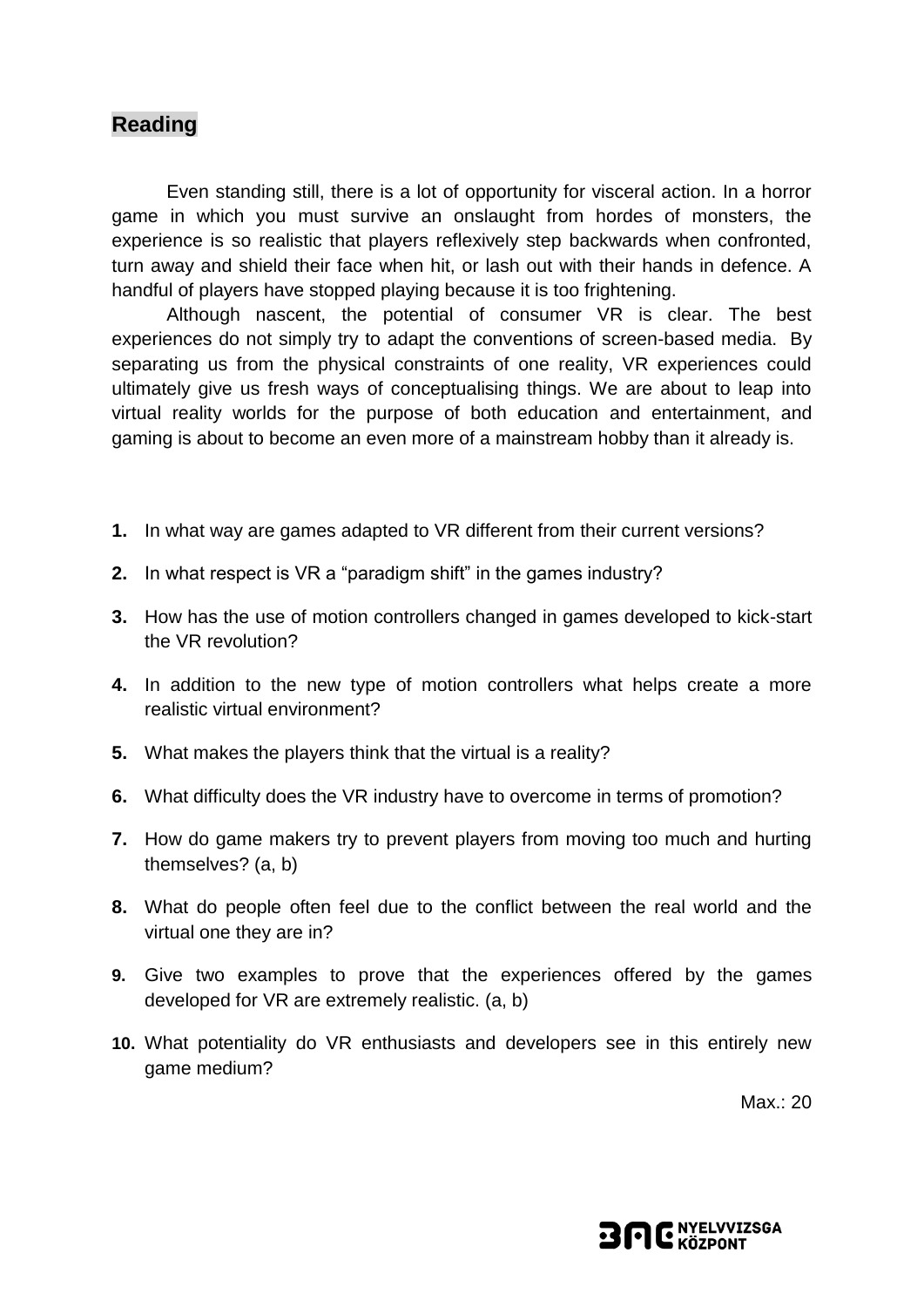# **Writing**

**Part 1**

**You are working for Vodatel Ltd. as a junior assistant to the Purchasing Manager. You got the following e-mail from him. Read it carefully and write a letter of inquiry following his instructions in about 100-150 words. Use the conventions of a formal business letter.**

Hi, Peter, you know that I will be out of town this coming week, but we have to sort out the problem of our call center by all means. I'd like to ask you to write a letter of inquiry in my name to EuroCall Ltd.

### **Remember to include the following points in your letter:**

- what business we are in (our clients, range of our activities)
- we have problems with our present call center operator (don't go into details!) that's why we are looking for a new supplier
- tell them what we our expectations are
- ask for references and a detailed quotation

I'll be back next Wednesday, so you could also arrange a meeting with their sales rep either on Thursday or Friday morning.

Thanks a lot.

If in any doubt, my cell is on; just give me a ring if need arises.

George